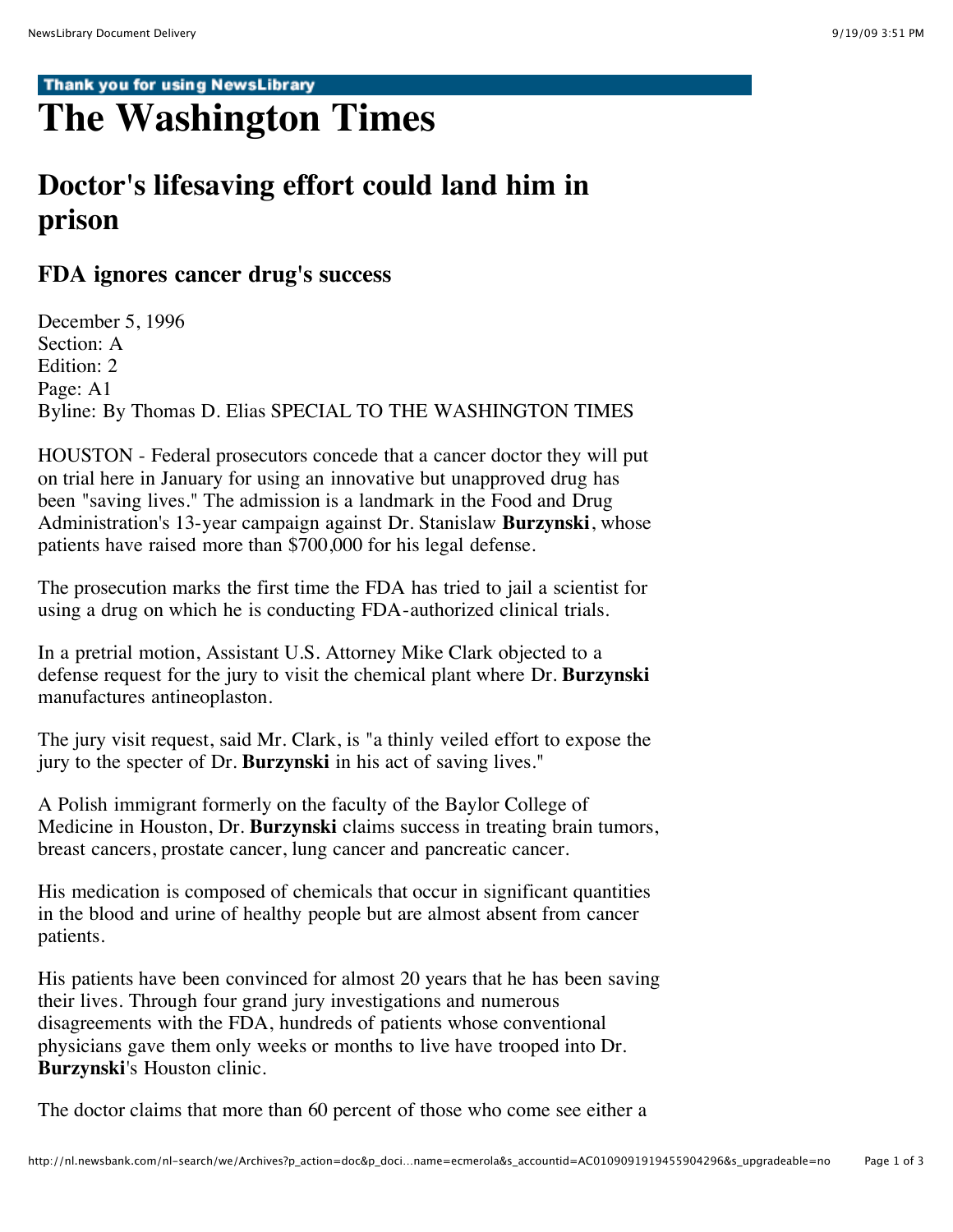reduction of their tumors or a stabilization of their disease.

"I know he saved my life," says Mary Jo Siegel, 46, a resident of Pacific Palisades, Calif., who sought the treatment from Dr. **Burzynski** in 1991 for non-Hodgkins lymphoma. "And he did it without any toxic side effects."

Pamela Winningham, a Princeton, N.J., psychologist, was given six weeks to live in 1987 when radiation and chemotherapy failed to slow the growth of her Stage 4 astrocytoma brain tumor.

"There cannot be any other reason than **Burzynski**'s treatment for my being alive and healthy and without any tumor," she says. "It's such a wonderful feeling to be alive these many years after they told me I'd be dead."

Conventional physicians who treated both women confirm their recoveries but refuse to credit Dr. **Burzynski**.

"It is unclear what caused Mrs. Siegel's improvement," Dr. Peter Rosen of the Jonsson Cancer Center in Los Angeles said in an interview. "Yes, she is perfectly well clinically. We don't know why she's improved. There's a scoundrel and a charlatan treating her."

Doctors who treated Mrs. Winningham speculated she may have had a spontaneous remission. But these occur so rarely in brain tumors that the American Cancer Society doesn't even bother keeping statistics on them.

When the National Cancer Institute (NCI) in 1991 sent a six-person team to review some of Dr. **Burzynski**'s brain cancer cases, they concluded that five of the seven tumors they inspected had vanished completely, with the other two substantially reduced.

"The basic conclusion was that in five of the seven patients whose cases we analyzed, the tumor disappeared. It's amazing and it's impressive," testified team member Dr. Nicholas Patronas in a 1994 hearing before the Texas Board of Medical Examiners.

Yet federal officials never stopped investigating Dr. **Burzynski** after first questioning him before a grand jury in 1985.

Government prosecutors, who on their fourth try obtained an indictment against Dr. **Burzynski** in November 1995, are fighting to keep the entire issue of whether the drug works out of the upcoming trial.

"Whether antineoplaston does or does not work is not an issue . . . and the jury should not be asked to decide the question," Mr. Clark said in an Oct. 11 court filing. He added that if the issue comes up at trial, it would be an "irrelevant, emotional, prejudicial and misleading concern."